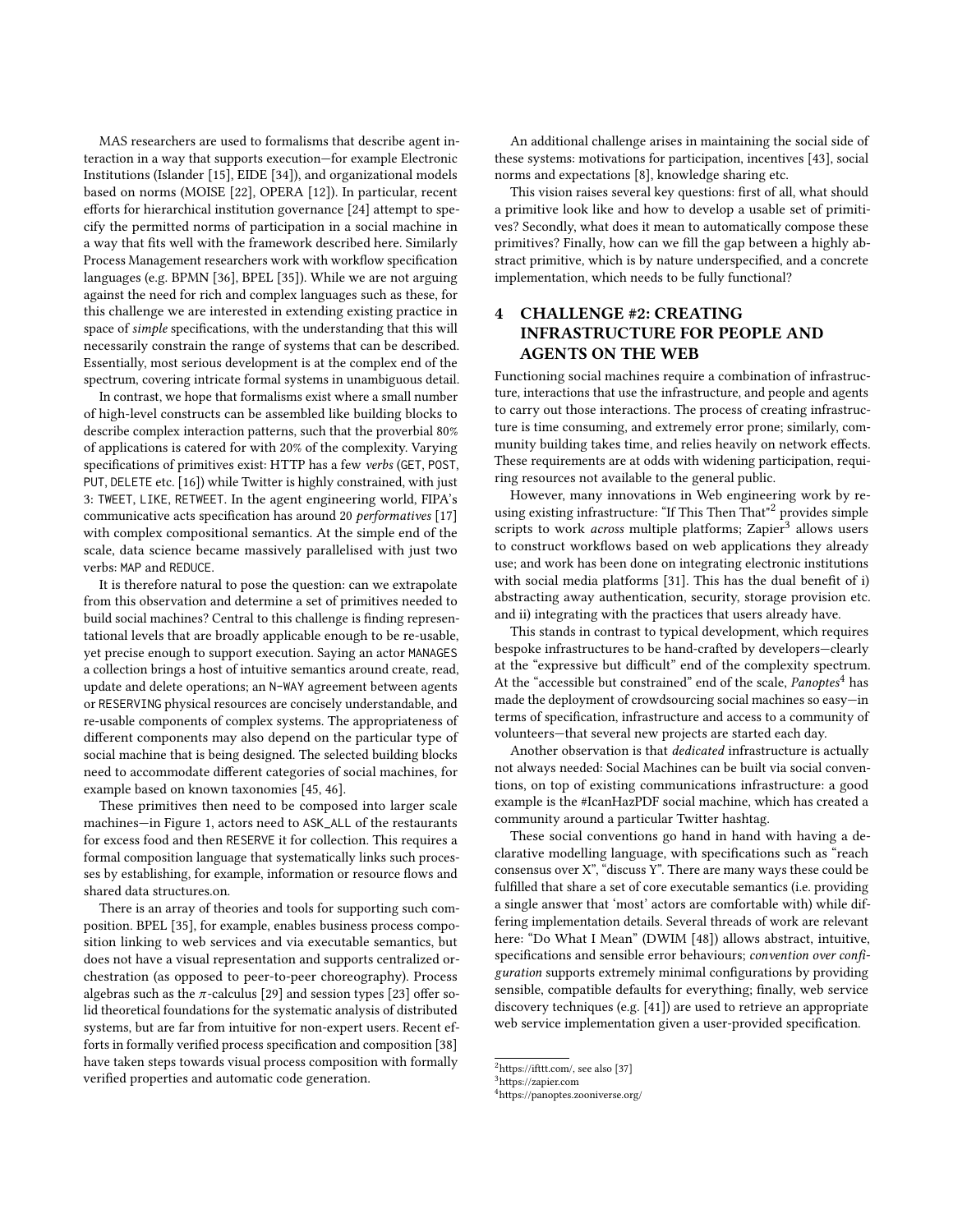The challenge then is whether existing platforms can be used as composable components in the design of social machines. A secure multi-agent voting protocol may be appropriate in some places, but sometimes a VOTE verb would be better served with a Doodle poll and bindings for computational agents to make use of the results. This requires a combination of both formal systems expertise and a sociological understanding. In particular, what range of human preferences and ad-hoc decisions can be intuitively described by an average user and is manageable automatically in terms of system configuration. We believe such a range would extend much further than a software system or web service.

## 5 CHALLENGE #3: ANALYSING AND DEBUGGING THE SOCIAL COMPUTER

As in traditional software engineering, we expect the design process for social machines to be cyclical: once designs are produced, they need to be evaluated and debugged, then updated accordingly. The designer should be able to analyse a model to validate that it accurately reflects their particular vision. It is also essential towards better understanding the functionality, limitations, and means of improvement of the social machine.

Agent-based simulation techniques [\[27\]](#page-4-0) adapted to social machines can help test the flow and outcome of particular scenarios (e.g. a defined set of agents and parameters), in the spirit of unit tests. This would also enable explorative what-if scenarios with different parameters to gain insights on quantifiable properties (e.g. costs and delays), information flow, load balancing, etc.

Formal verification techniques, including model checking [\[9\]](#page-4-1), can also be used to mathematically verify properties across all possible scenarios, ensure the correct system behaviour, eliminate errors, and establish safety. They can also generate counterexamples of unwanted behaviour that breaks expressed properties, such as "the system never reveals information X about an agent", value properties such as "if an agent pays for something then they will receive it or their money back", and safety properties such as "noone can steal money from another agent".

The trade-off between expressiveness and automation is predominant here too. The logical languages employed by simulation and verification tools are seldom intuitive for the uninitiated, and therefore a more expressive, declarative language would be required. Executable semantics would also be required for such an analysis. These are available for languages such as LCC [\[42\]](#page-4-2), BPEL (to some extent) and other protocol or workflow specification languages, but not in practical visual languages such as BPMN or flowcharts. Efforts to formalise the semantics of BPMN [\[13,](#page-4-3) [50\]](#page-4-4) and develop formal verification tools [\[47\]](#page-4-5) are clear indicators of the perceived usefulness of such techniques in the community.

Moreover, unlike purely technical systems, social machines include unpredictable human agents, and the overall "behaviour" of the machine depends both on the materiality of the system and on the collective agency of the user population. Testing and analysing this behaviour will require a realistic simulation of choices and social behaviour of human agents and of how the system's regulative infrastructure affects the agents. This knowledge – which currently exists in mostly informal sources [\[25,](#page-4-6) [26,](#page-4-7) [51\]](#page-4-8) – needs to be made available at the point of design.

Another key challenge of social machines is their adoption by the community [\[21,](#page-4-9) [40\]](#page-4-10). The social sciences provide a number of models to explain how and why humans engage with technology: these range from highly technical game-theoretic models [\[52\]](#page-4-11) to empirical models from social psychology [\[25,](#page-4-6) [40\]](#page-4-10). The availability of such techniques requires modelling constructs describing both the technical elements (e.g. protocols) and social behaviour aspects (e.g. economic payoffs), making it a considerable challenge.

Finally, systematic monitoring a deployed social machine is the fundamental drive for refinement, continuous improvement, as well as investigation of the differences between the model and the actual social machine, particularly in the non machine mediated parts of the model. In addition, systems may change through use: new practices emerge which require infrastructure [\[6\]](#page-4-12), or human behaviour is taken over by computational agents [\[33\]](#page-4-13). Related work has shown how social machine observation can be used to better understand social norms and incentives, and refine the interaction models to better support desired practice and optimize efficiency [\[32\]](#page-4-14).

Such analysis requires automatic recording of event logs, perhaps in the form of provenance graphs [\[28,](#page-4-15) [30\]](#page-4-16), and the use of techniques such as process mining [\[49\]](#page-4-17). One can then compare expected interaction models with the actual usage of the system (conformance checking), identify variances and exceptional behaviour, or even infer new interaction models. Such techniques have successfully been used within multi-agent systems [\[7,](#page-4-18) [44\]](#page-4-19). Making them usable by non-experts through intuitive interfaces and languages would be a major breakthrough towards our vision.

## 6 CONCLUSION

As social machines are rapidly becoming an integral part of today's world and a frontier for the deployment of agent systems, it is paramount that their development becomes accessible to more than just large or well-funded institutions. Non-expert individuals should be able to design, build and analyse social machines that leverage distributed intelligence to benefit different communities and the general public. The challenges associated with this vision are as grand as its potential impact:

#1. How can we create intuitive models of complex interactions that balance what people want to express and what can be executed? How can we discover the primitive interactions that can become the building blocks of social machines? How can we incorporate intuitive but abstract, primitive but usable specifications?

#2. How can we make social machines easily deployable on the web? How can we leverage existing infrastructure and model-driven development to that end?

#3. How can we enable rigorous analysis and debugging that not only reveal system properties from the technical perspective, but also delve into the social aspects of these complex hybrid systems?

We argue that these questions require a unified approach involving research in multiple areas, including model-driven development, process modelling, agent-based simulation, game theoretic analysis, formal verification, software engineering and configuration, and social sciences. This is a unique opportunity to bring these research communities together, drawing strong contributions from them to bring the DIY social machine revolution within reach.